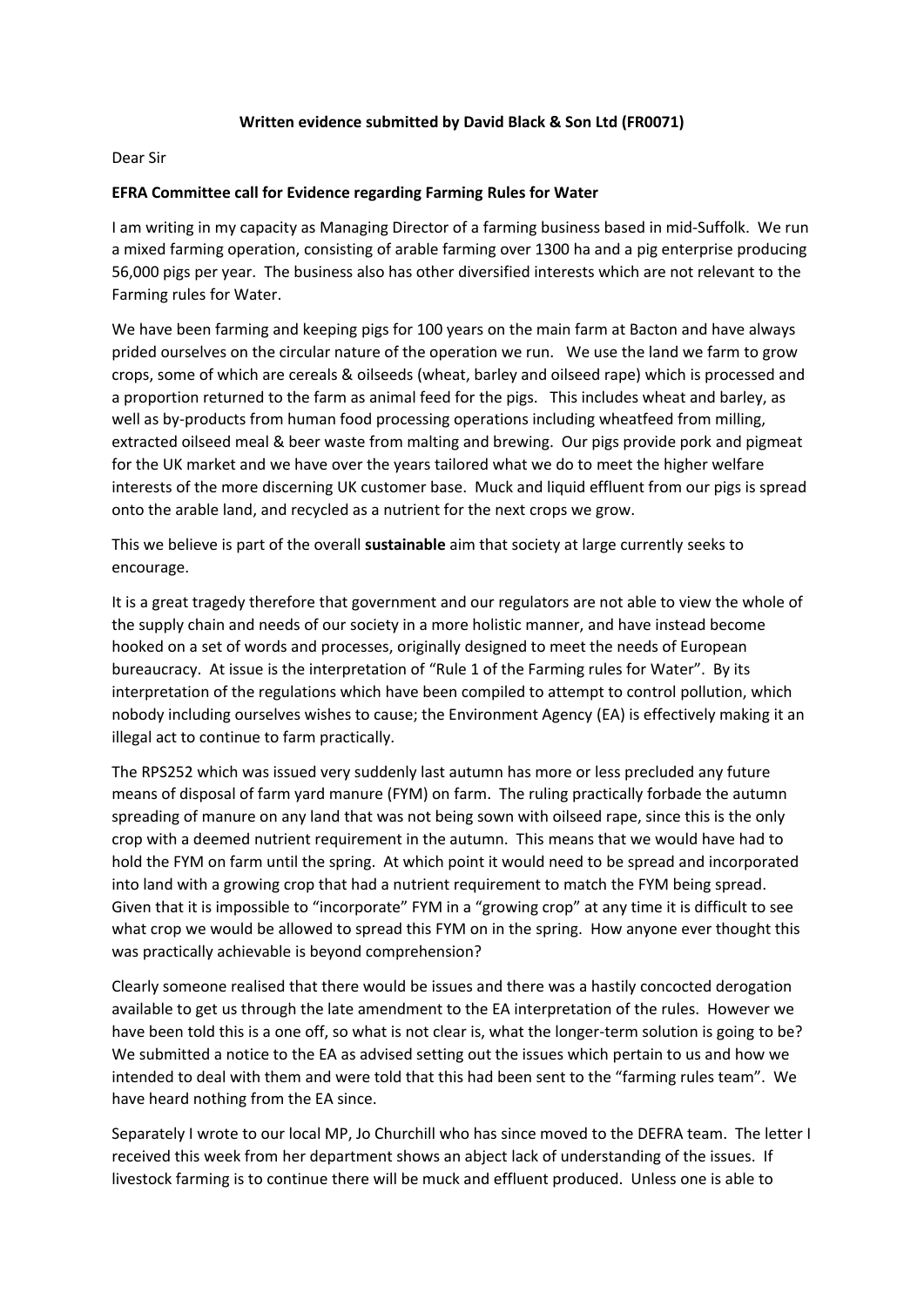apply this to land in the autumn when it can be incorporated into the land, even if that means establishing some form of cover/catch crop to mitigate the pollution risk there can be no practical future for livestock production associated with arable production.

The letter claims that the EA is arranging meetings with the NFU and water companies and that DEFRA is reviewing the regulations but there is little evidence that the EA has any comprehension of the scale of the issue at hand. I am told these discussions have reached an impasse and that the EA is claiming that it has to follow the "Rule book", whilst government is keen to be pragmatic. Unfortunately, we seem to be a pawn in this tussle with written codes, when all we are seeking to do is farm practically.

Our business will generate approximately 7,500 tonnes of FYM and 15,000  $\text{m}^3$  of solid and liquid organic manure in a year and we export some of this to neighbouring farms as well as applying it to our farm. Everyone will be facing the same potential problem with the EA interpretation of the rules. In a time when we are being urged to avoid artificial fertiliser with its high energy requirement in manufacture, it seems bizarre that within one NGO; part is pushing to make the use of a natural fertiliser so difficult, while another part is concerned with a net zero calculation.

In spite of what some people in the EA may think, no farmer is looking to pollute the watercourses but creating proscriptive rules determined by calendar dates and RB209 nutrient requirements, as though these are the 'real' determinants of polluting potential is not sensible. Unfortunately, as with all regulations, the focus tends to be on the **process** rather than the **outcomes**. In the real world there are a vast number of variables and it behoves us all to be more adaptable to our social and economic needs as well as the environmental ones. Currently the "Farming rules for Water" are far too narrowly written and take little account of a host of other factors which are highly relevant to dealing with the pollution potential – THE OUTCOME. PROCESS based dates do not address weather, soil conditions, soil types, future crop potential, field capacity etc. Equally RB209 was originally written as a guide to nutrient requirements for crops and was never intended to be used as a prescription for what could be applied to each crop in all circumstances.

Does this marry up with the country's aspiration for sustainability?

Are we as a nation content to simply export our livestock production industries?

Is anyone in government able to grapple with the bigger picture, or have we reached a point where each department is so focused on its own narrow interests that it cannot see beyond the rules it creates?

Sadly, it is a reality with Agriculture as with every other business that if one if forced to 'work to rule', much of the infrastructure of the country would fall apart.

What is needed in the Government's promised review is a fresh approach where we do not rely on process-based rules, but make us as farmers more responsible for the outcomes of what we do. We can then manage our businesses appropriately to the conditions we face. Even on this farm what may suit one field on a given day would not necessarily suit another, and I defy any government or its NGO to come up with rules to meet all circumstances.

I wish you well with your enquiries, and would urge you to push DEFRA and its NGO's think about the wider view of what constitutes true sustainability and **outcomes,** not simply regulatory **processes**.

Written in haste given your deadline.